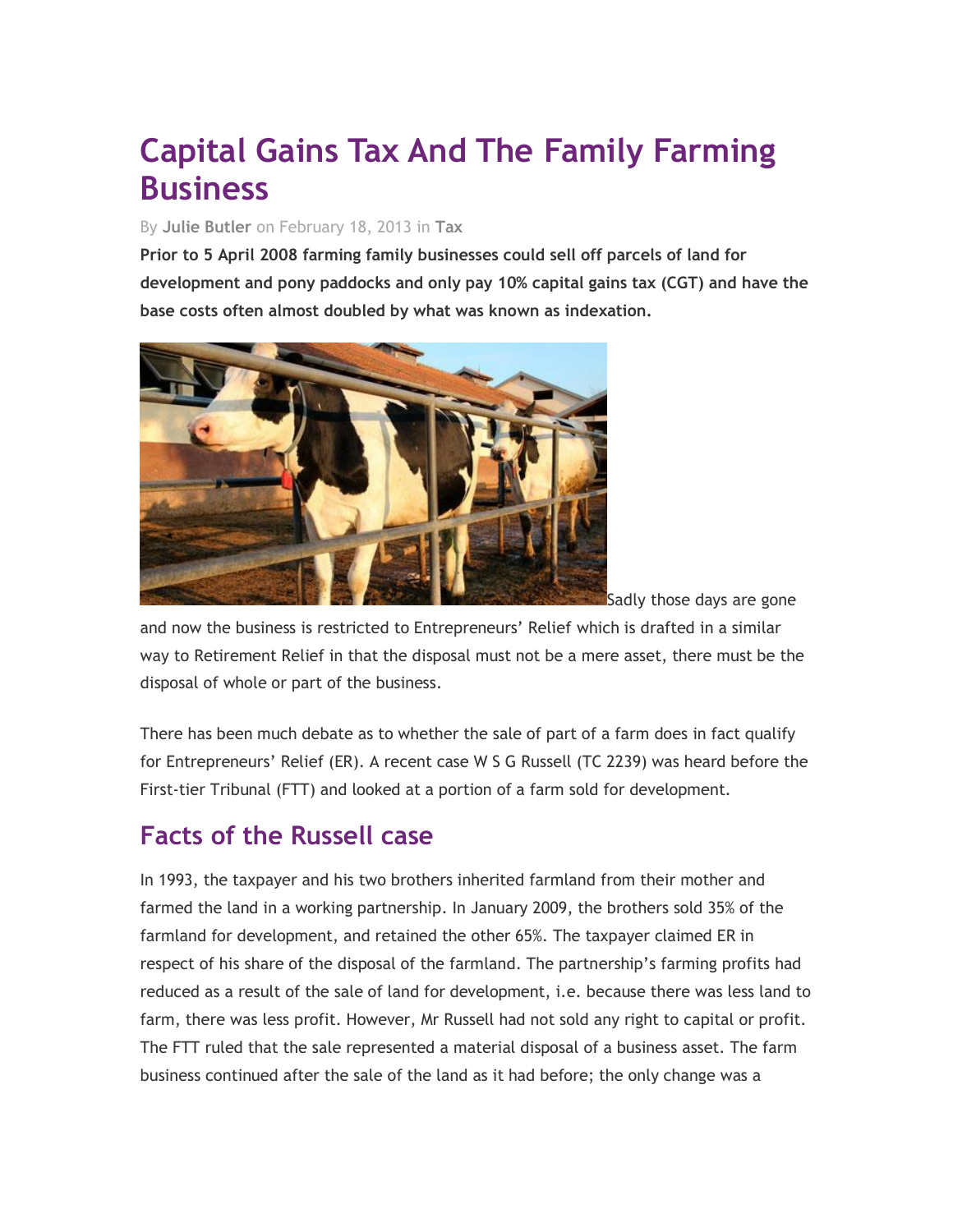reduction in profits. The sale of farmland is a clear example of the sale of a "mere asset" – it was not the disposal in full or part of the business as a going concern.

### **Disposal of a material asset rather than part of a business**

The FTT noted that in order to qualify for ER the disposal had to be a disposal of all or part of a business (TCGA 1992 s69H to s169S). The FTT referred to the decisions in McGregor v Adcock [1977] STC 206 and Barrett v Powell [1998] STC 283.

HMRC refused the claim for ER on the grounds that the disposal was a part disposal of an asset rather than a disposal of part of the business. The fact that this disposal was a material asset (35%) does not make the disposal the disposal of part of a business.

The judge in the McGregor case said there was a "clear distinction between the business and the individual assets used" in a business and that the sale of farmland was not inevitably a disposal of part of the farm business, although it could be a "determining factor", for example if a farm comprised 200 acres of which 190 were sold. This emphasised that disposal can be material but it is still not the sale of a business.

### **Rollover relief**

For rollover purposes it is important to ensure that the full proceeds are rolled over into the new asset. There are time limits of 12 months before and 36 months after the disposal. It is important that the asset being sold must have been a business asset throughout its life and not of mixed use, i.e. if it was let out at some time, and therefore the Rollover Relief has to be restricted.

#### **Holdover relief**

With concerns over whether or not inheritance tax reliefs will be with the farming and business communities forever, there are concerns that consideration should be given to farms passing down to the next generation before these inheritance tax reviews come in.

There are distinct advantages of Holdover Relief in this regard in that the farm can be passed over to the next generation but they inherit the same base costs for CGT as the transferor. In tax terms that means that the recipient of the farm does not take advantage of what is known as the tax free uplift at death, i.e. if the asset were to be passed to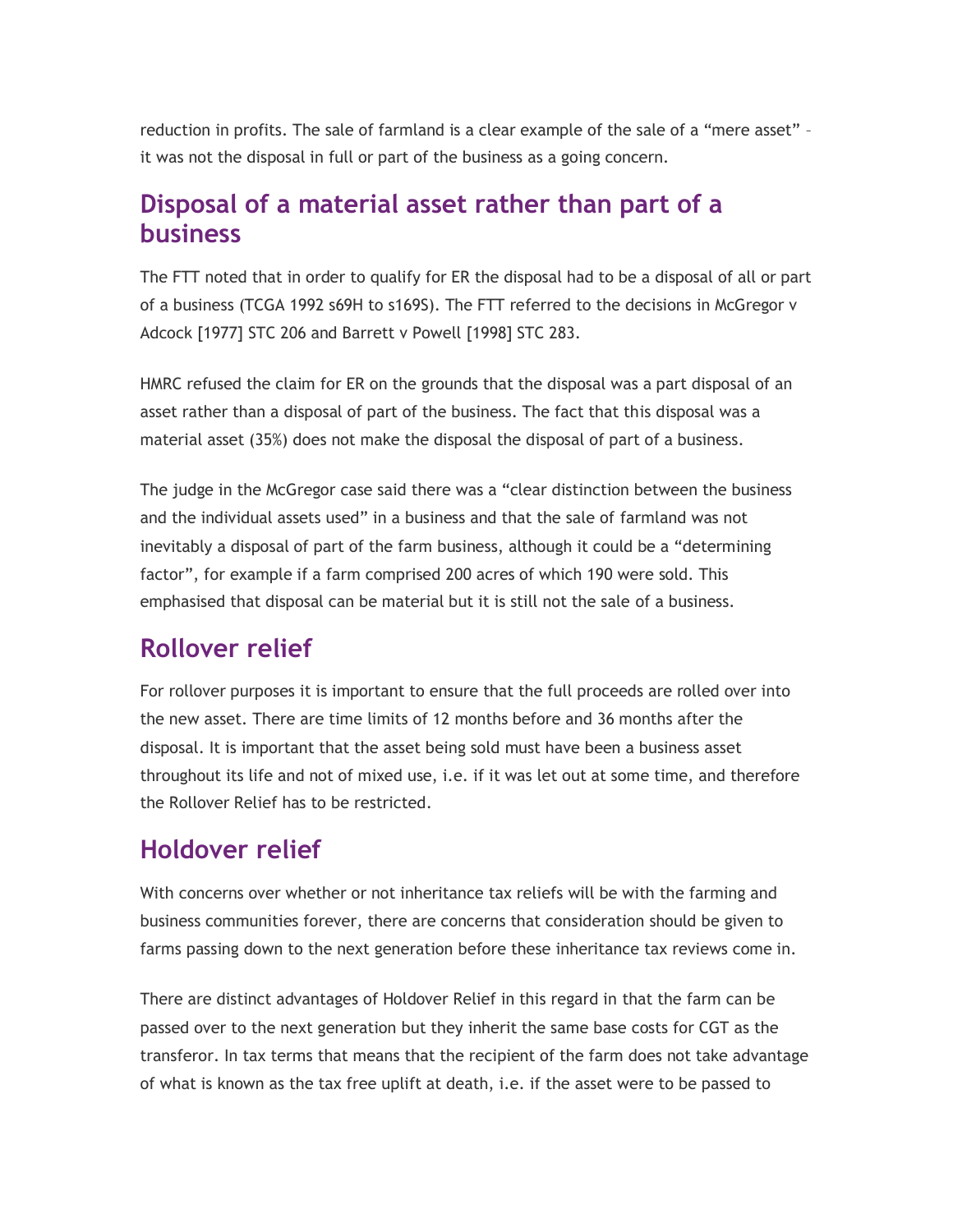them on death, the probate value, the market value, would be used and then the next generation inherits the farm at a high value tax free ideally because all the inheritance tax reliefs have been claimed, and then they are free in CGT terms to sell the farm with very little capital gains tax disadvantages.

# **Farm Business Tenancy**

Another dilemma facing the farming family business is that as the older generation become more elderly there is the question of letting out the farm. At various times during a farm's life it might seem sensible to allow a third party, perhaps even a family member, to farm the land through a Farm Business Tenancy (FBT).

The FBT was treated very favourably for capital gains tax under the Business Asset Taper Relief (BATR) rules as it did qualify for the 10% rate of CGT and it did qualify as a business asset. However, the FBT does not qualify for ER as it is let property and let property does not qualify for ER.

# **Principle Private Residence relief**

CGT is sometimes considered the forgotten tax of the farming community because farmers try never to sell any assets. Sometimes it is essential to be able to sell assets, to maybe move from the manor house to the converted barn and to be able to sell that property tax free using the claim for principal private residence relief (PPR). Such relief can be a very useful planning tool.

# **Action Plan**

The family farming business must look at all its short-term, medium and long-term plans, together with its succession policy. Any ability to sell off small parts of the farm for development land and replace them with larger areas of pure farming land should be considered. Now is the time for a complete review of the business with regard to what could be future unexpected CGT liabilities on any proposed sales or transfers to the next generation.